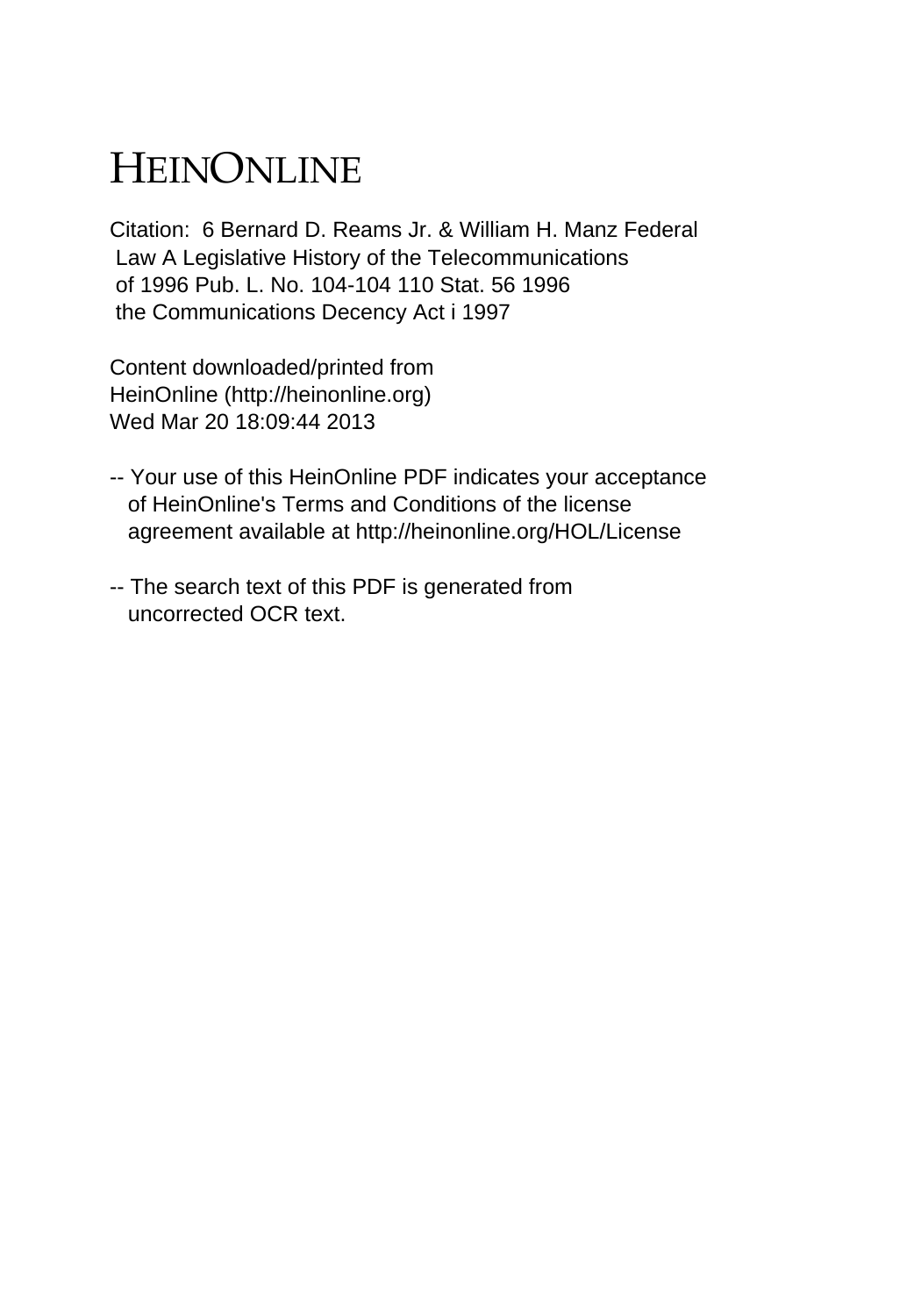FEDERAL **TELECOMMUNICATIONS** LAW: A LEGISLATIVE HISTORY OF THE **TELECOMMUNICATIONS ACT** OF **1996 PUB.** L. **NO.** 104-104, **110 STAT. 56 (1996)** INCLUDING THE **COMMUNICATIONS** DECENCY **ACT** THE **COMMUNICATIONS DECENCY ACT**

> Volume **6** Document Numbers **116 - 162**

> > BY

BERNARD D. REAMS, JR. **ASSOCIATE DEAN AND** PROFESSOR OF LAW **ST. JOHN'S** UNIVERSITY **IN NEW** YORK

**AND**

WILLIAM H. **MANZ EXECUTIVE** LAW LIBRARIAN ST. JOHN'S UNIVERSITY IN NEW YORK

> William S. Hein & Co., Inc. Buffalo, N.Y. 1997